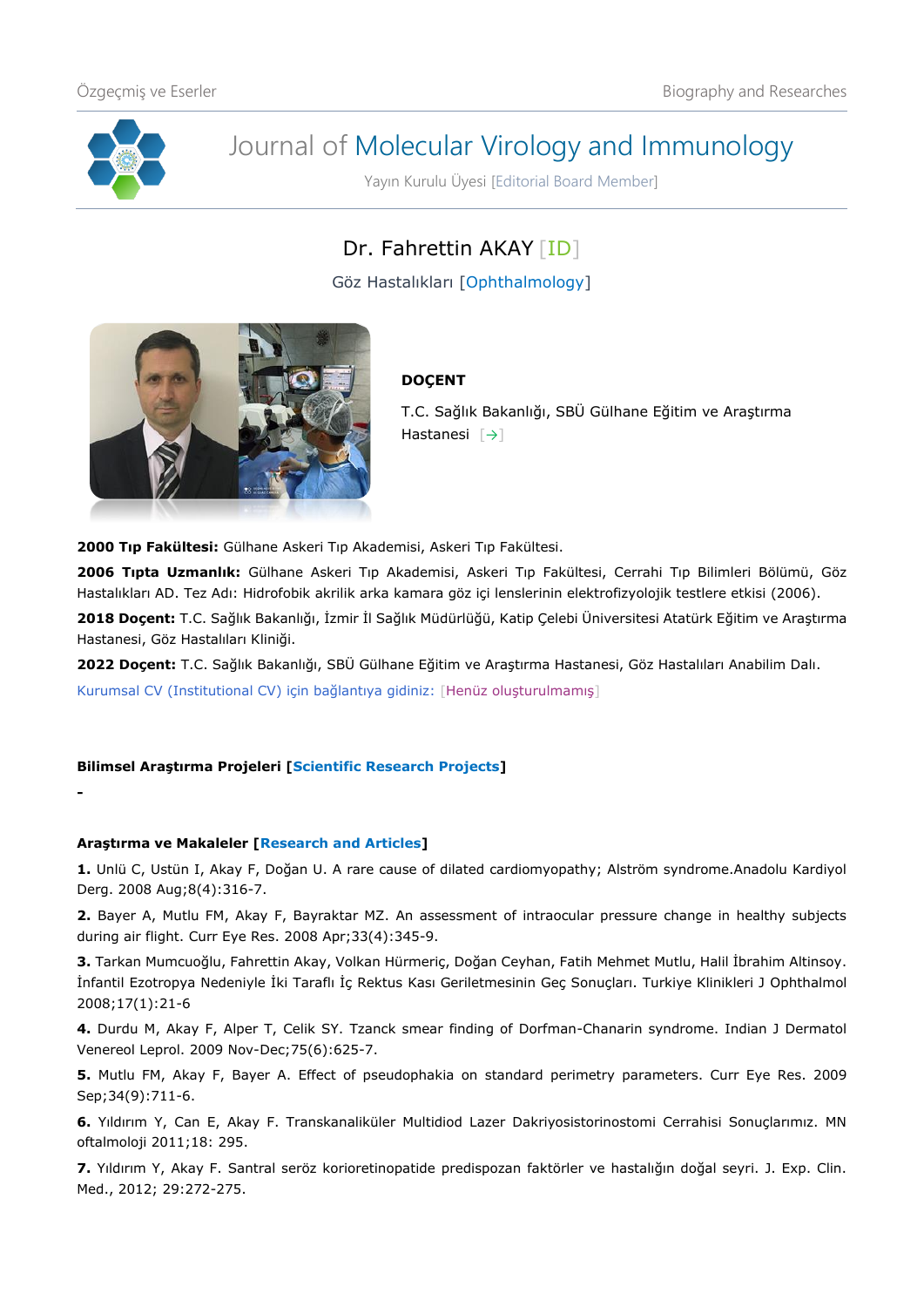**8.** Yıldırım Y, Akay F, Can E. Çocukta akut komitant ezotropya ve intrakranial tümör-Olgu sunumu. Anatol J Clin Investig 2012;6(1):272-276.

**9.** Yıldırım Y, Akay F, Can E. Güncel Dakriyosistorinostomi ameliyatında transkanaliküler endoskopi ve laser teknolojisinin yeri-Derleme. Anatol J Investig 2012;269-72.

**10.** Akay F, Yıldırım Y, Can E. Gunpowder injury of the anterior segment of the eye- Olgu sunumu J. Exp. Clin. Med., 2012; 29:249-251.

**11.** Y Yıldırım, F Akay. Güneydoğu Anadolu Bölgesi Genç Erkek Populasyonunda Ciddi Görme Bozukluğu ve Yasal Körlük Sebepleri. TAF Prev Med Bull 2012; 11(6): 737-740

**12.** Yıldırım Y, Akay F. Gunshot pellet related cataract without any contact to globe. Gulhane Med J. 2014; 56(3): 185-187. Turkish. [\[Crossref\]](https://doi.org/10.5455/gulhane.15496)

**13.** Ilhan A, Yolcu U, Gundogan FC, Akay F. An association between subclinical familial exudative vitreoretinopathy and rod-cone dystrophy. Arq Bras Oftalmol. 2014 Oct;77(5):327-329.

**14.** Akay F, Mutlu FM, Gundogan FC. The effect of pseudophakia on retinal and cortical functions. Med Glas (Zenica). 2014 Feb;11(1):120-6.

**15.** Gundogan FC, Akay F, Uzun S, Yolcu U, Çağıltay E, Toyran S. Early Neurodegeneration of the Inner Retinal Layers in Type 1 Diabetes Mellitus. Ophthalmologica. 2015 Dec 17.

**16.** Gundogan FC, Akay F, Uzun S, Ozge G, Toyran S, Genç H.Choroidal Thickness Changes in the Acute Attack Period in Patients with Familial Mediterranean Fever. Ophthalmologica. 2015 Dec 5.

**17.** Akay F, Ilhan A, Yolcu Ü, Gundogan FC, Yildirim Y, Toyran S. Diode laser-assisted transcanalicular dacryocystorhinostomy: the effect of age on the results. Arq Bras Oftalmol. 2015 May-Jun;78(3):164-7.

**18.** Akay F, Toyran S, Oztas Z, Koksal S. Long-term Choroidal Thickness Changes After Acute Solar Retinopathy. Ophthalmic Surg Lasers Imaging Retina. 2015 Jul 1;46(7):738-42.

**19.** Akay F, Gundogan FC, Yolcu U, Toyran S, Uzun S. Choroidal thickness in systemic arterial hypertension. Eur J Ophthalmol. 2015 Sep 8:0. [\[Crossref\]](https://doi.org/10.5301/ejo.5000675)

**20.** Gundogan FC, Akay F, Yolcu U, Uzun S, Ilhan A, Toyran S, Eyi E, Diner O. Ocular blast injuries related to explosive military ammunition. J R Army Med Corps. 2015 Apr 20. pii: jramc-2015-000408. [\[Crossref\]](https://doi.org/10.1136/jramc-2015-000408)

**21.** Ören NC, Cagıltay E, Akay F, Toyran S.Panhypopituitarism with Ectopic Posterior Pituitary Lobe, Heterotopia, Polymicrogyria, Corpus Callosum Dysgenesis, and Optic Chiasm/Nerve Hypoplasia: Is That an Undefined Neuronal Migration Syndrome? AJNR Am J Neuroradiol. 2015 Feb 26

**22.** Abdullah İlhan, Ümit Yolcu, Fatih Çakır Gündoğan, Ahmet Şen, Fahrettin Akay. Oftalmomiyazis eksterna: Olgu sunumu. TAF Preventive Medicine Bulletin, 2015:14(2):177-180,

**23.** Sami Toyran, Fahrettin Akay, Eylem Çağiltay, Murat Atalay, Ahmet Bakir. Kearns-Sayre Sendromlu Bir Olgunun Değerlendirilmesi. Ret-Vit 2015;23:353-356

**24.** Sami Toyran, Zafer Öztaş, Fahrettin Akay, Elif Tunç. Morning Glory Sendromlu İki Olgumuzda Optik Koherens Tomografi Bulgularımız. Ret-Vit 2015;23:341-344

**25.** Sami Toyran, Fahrettin Akay, Musa Salmanoğlu, Faruk Yeşiltaş. Sağlıklı Genç Erkeklerde Konjenital Renk Görme Kusuru Prevalansı. Ret-Vit 2015.

**26.** Fahrettin Akay, Sami Toyran, Ümit Yolcu, Fatih Çakır Gündoğan. Spontan İyileşen Santral Seröz Koryoretinopati Olgularında Uzun Dönem Foveal Değişikliklerin Optik Kohorens Tomografi ile Değerlendirilmesi. Ret-Vit 2016;24:209- 213

**27.** Sami Toyran, Fahrettin Akay, Eylem Çağiltay. İki Taraflı Sporadik Aniridi Vakasının Değerlendirilmesi. MN oftalmoloji 2016.

**28.** Toyran S. Cağlayan S. Cağıltay E. Akay F. Obez Erkeklerde Ekzoftalminin ve Plazma Adipokin Duzeyleriyle İlişkisi. MN Oftalmoloji 2016;23(1):45-49

**29.** Uzun S, Toyran S, Akay F, Gundogan FC. Delayed visual loss due to radiation retinopathy. Pak J Med Sci. 2016;32(2):516-518. [\[Crossref\]](https://doi.org/10.12669/pjms.322.9221)

**30.** Sami Toyran, Sinan Bilgin and Fahrettin Akay. Retinoschisis in Congenital Hypopituitarism with Short Stature: A New Clinic Entity? British Journal of Medicine & Medical Research 17(1): 1-4, 2016.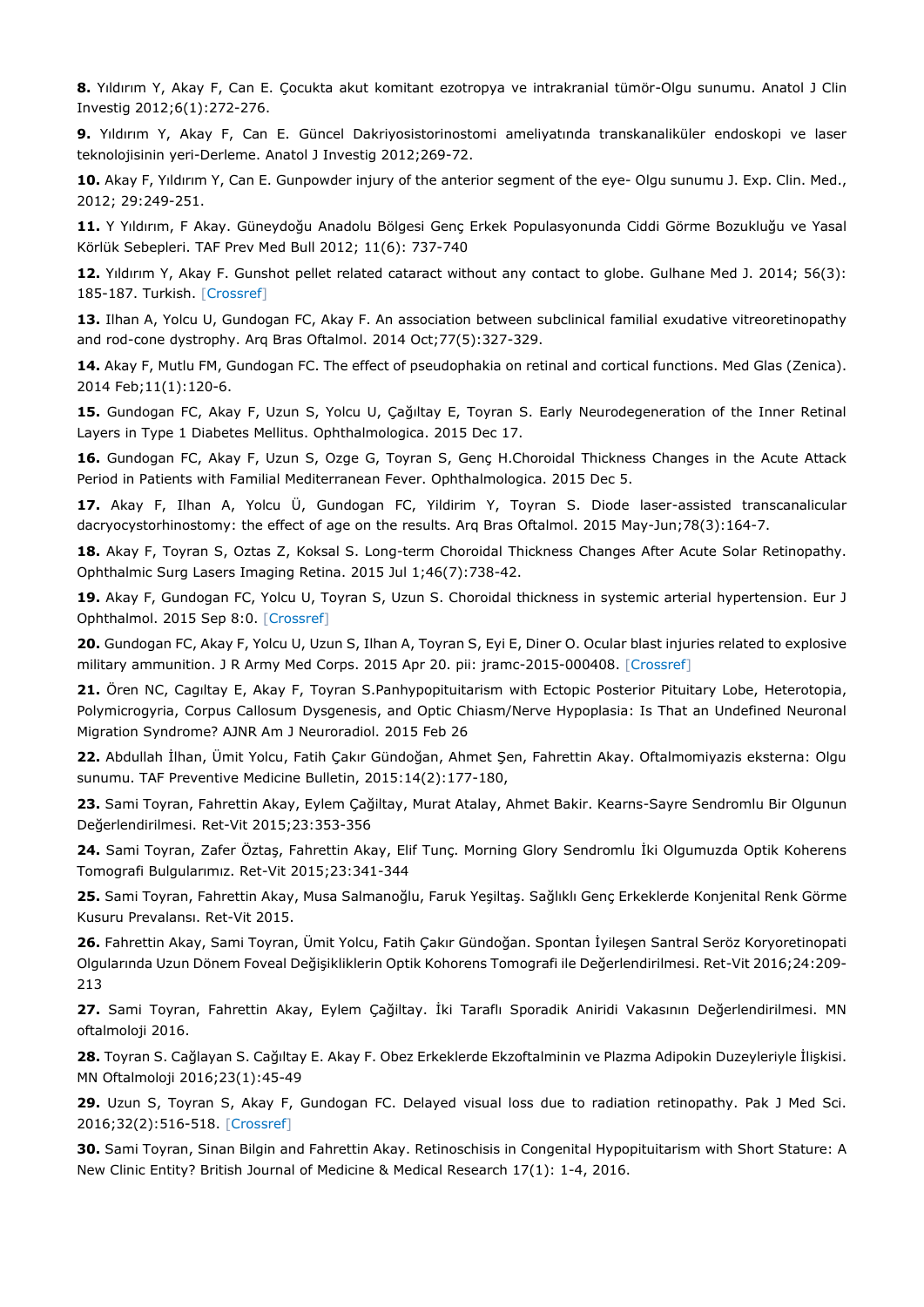**31.** Sami Toyran, Fahrettin Akay, Murat Uyar, Sinan Bilgin, Eyyüp Karahan. Fakoemülsifikasyon Cerrahisinde Viskoelastik Madde veya İrrigasyon Vasıtasıyla Yapılan İntraoküler Lens İmplantasyonunun Postoperatif Göz içi Basınçlarına Etkilerinin Karşılaştırılması MN Oftalmoloji 2016.

**32.** Akay F, Gündoğan FC, Yolcu Ü, Toyran S, Tunç E, Uzun S. Retinal structural changes in systemic arterial hypertension: an OCT study. Eur J Ophthalmol. 2016 Aug 4;26(5):436-41. SCI-Expanded, Özgün Makale [\[Crossref\]](https://doi.org/10.5301/ejo.5000740)

**33.** Gundogan FC, Yolcu U, Akay F, Ilhan A, Ozge G, Uzun S. Diabetic Macular Edema. Pak J Med Sci. 2016;32(2). SCI-Expanded, Editöre Mektup

**34.** Akay F, Uzun S, Gundogan FC. Authors' reply to the comments on "Choroidal thickness in systemic arterial hypertension. 2016 Apr 12;26(3):e65. SCI-Expanded, Editöre Mektup [\[Crossref\]](https://doi.org/10.5301/ejo.5000748)

**35.** Gundogan FC, Uzun S, Akay F, Özge G. Response to the Letter by Kosker et al. Entitled 'Choroidal Changes in Patients with Familial Mediterranean Fever'. Ophthalmologica. 2016;235(3):185. SCI-Expanded, Editöre Mektup [\[Crossref\]](https://doi.org/10.1159/000442216)

**36.** Gundogan FC, Uzun S, Özge G, Akay F. Reply to the Letter by Kaya et al. Entitled 'Temperature Control Function of the Choroid May Be the Reason for the Increase in Choroidal Thickness During the Acute Phase of Familial Mediterranean Fever'. Ophthalmologica. 2016;235(2):124. SCI-Expanded, Editöre Mektup [\[Crossref\]](https://doi.org/10.1159/000443752)

**37.** Ilhan A, Yolcu U, Akay F.Comment on "Choroidal Thickness in Patients with Mild Cognitive Impairment and Alzheimer's Type Dementia". J Ophthalmol. 2016;2016:8737082. SCI-Expanded, Editöre Mektup [\[Crossref\]](https://doi.org/10.1155/2016/8737082)

**38.** Yolcu U, Çağıltay E, Toyran S, Akay F, Uzun S, Gundogan FC. Choroidal and macular thickness changes in type 1 diabetes mellitus patients without diabetic retinopathy. Postgrad Med. 2016 Nov;128(8):755-760. SCI-Expanded, Özgün Makale [\[Crossref\]](https://doi.org/10.1080/00325481.2016.1210475)

**39.** Sami Toyran, Sinan Bilgin, Eyyüp Karahan, Murat Uyar, Fahrettin Akay. Primer Açık Açılı Glokomda Spektral Domain- Optik Koherens Tomografi Sonuçlarının Bilgisayarlı Görme Alanı ile Karşılaştırılması. Glokom Katarakt Dergisi. 2017; 12(1): 1-16. TR Dizin, Derleme Makale [\[GLKD\]](http://www.glaucomacataractjournal.com/index_pdf.php?l=tr&url=PDF_808.pdf)

**40.** Şahiner F, Sığ AK, Savaşcı U, Tekin K, Akay F. Zika virus-associated ocular and neurological disorders: The emergence of new evidence. The Pediatric Infectious Disease Journal 2017; 36(12): e341-e346. SCI, Derleme Makale [\[Crossref\]](https://doi.org/10.1097/INF.0000000000001689)

**41.** Akay, Fahrettin; Genç, Halil; Çağdaş, Yusuf. Effect of The Inflammatory Bowel Diseases on Choroidal and Macular Thickness. Medical Journal of Suleyman Demirel University. 2018, Vol. 25 Issue 3, p317-321. 5p. TR Dizin, Özgün Makale [\[Crossref\]](https://doi.org/10.17343/sdutfd.434235)

**42.** Cagiltay E, Akay F, Demir O, Aydın E, Akmaz B, Pamuk B. The Increment of Choroidal Thickness in Euthyroid Graves' Ophthalmopathy: Is It an Early Sign of Venous Congestion? J Ophthalmol. 2018 Aug 28;2018:5891531. SCI-Expanded, Özgün Makale [\[Crossref\]](https://doi.org/10.1155/2018/5891531)

**43.** Akmaz B, Akay F. Evaluation of the anterior segment parameters after Nd: YAG laser Capsulotomy: Effect the design of intraocular lens Haptic. Pak J Med Sci. 2018 Mar- Apr;34(2):322-327. SCI-Expanded, Özgün Makale [\[Crossref\]](https://doi.org/10.12669/pjms.342.12705) [\[PMED\]](https://pubmed.ncbi.nlm.nih.gov/29805401/)

**44.** Cagiltan E, Altinisik M, Pouwels S, Demir N, Akay F. The measurement of the choroidal thickness during oral glucose tolerance tests in prediabetic subjects. a spectral domain optical coherence tomography study. J Ist Faculty Med. Published online March 10, 2020. ESCI, Özgün Makale [\[Crossref\]](https://doi.org/10.26650/IUITFD.2019.0095)

**45.** Akmaz B, Akay F, Güven YZ, Kaptan F, Demirdal T. The long-term effect of human immunodeficiency virus infection on retinal microvasculature and the ganglion cell–inner plexiform layer: an OCT angiography study. Graefes Arch Clin Exp Ophthalmol. 2020 May 22. SCI-Expanded, Özgün Makale [\[Crossref\]](https://doi.org/10.1007/s00417-020-04749-x)

**46.** Akay F, Akmaz B, Işik MU, Güven YZ, Örük GG. Evaluation of the retinal layers and microvasculature in patients with acromegaly: a case-control OCT angiography study. [published online ahead of print, 2020 Apr 28]. Eye (Lond). 2020. SCI-Expanded, Özgün Makale [\[Crossref\]](https://doi.org/10.1038/s41433-020-0884-2) [\[PMED\]](https://pubmed.ncbi.nlm.nih.gov/32346112/)

**47.** Akmaz B, Akay F, Işik MU, Güven YZ, Solmaz D, Gercik Ö, Kabadayı G, Kurut İ, Akar S. Retinal and choroidal vascular structures are affected in axial spondyloarthritis: an optical coherence tomography study. Int Ophthalmol. 2020 Apr 23. Abstracts accepted for Publication [\[Crossref\]](https://doi.org/10.1007/s10792-020-01372-x)

#### **Bildiriler [Conference Proceedings]**

Uluslararası bilimsel toplantılarda sunulan bildiriler: 9 bildiri.